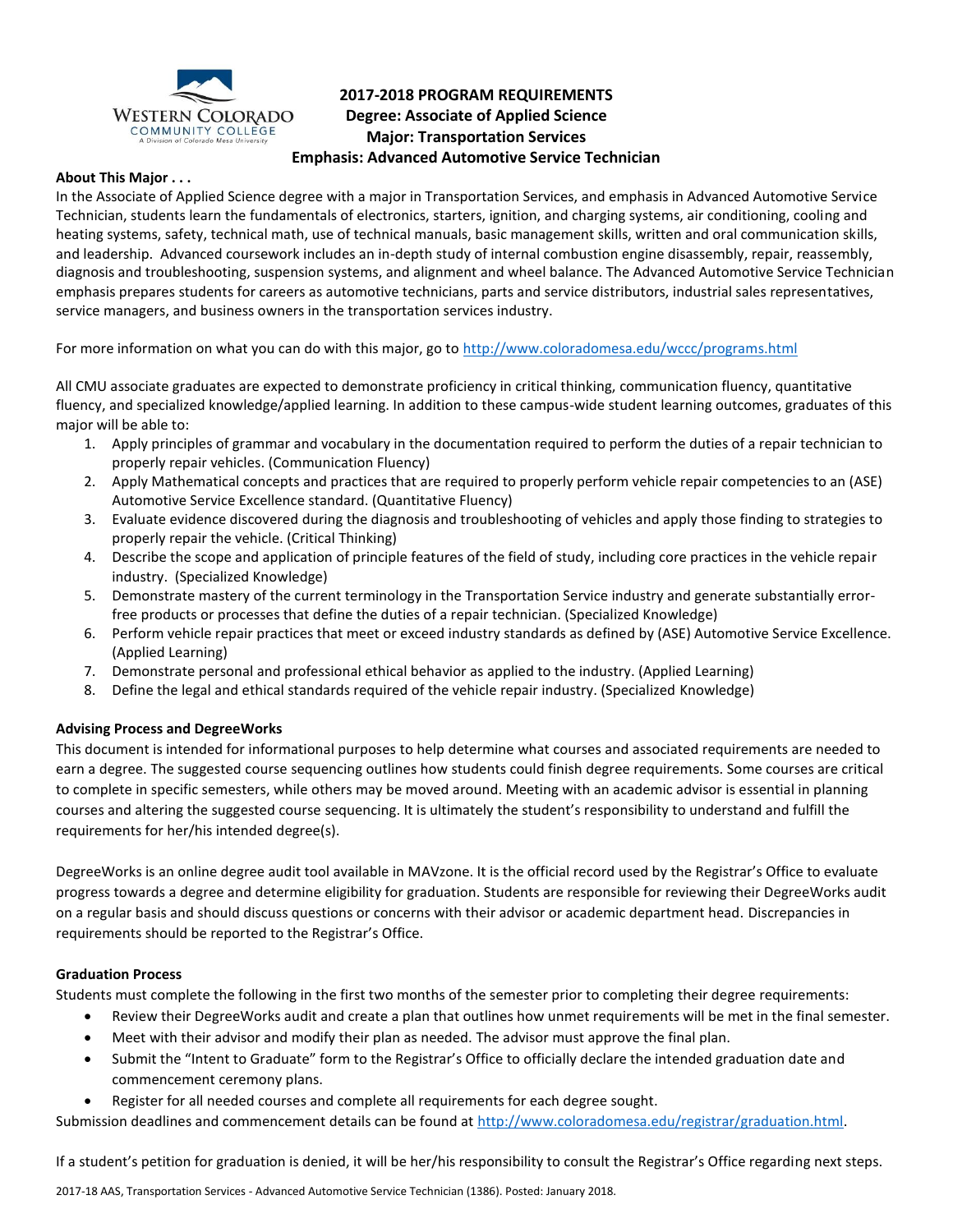## **INSTITUTIONAL DEGREE REQUIREMENTS**

The following institutional degree requirements apply to all CMU/WCCC AAS degrees. Specific programs may have different requirements that must be met in addition to institutional requirements.

- 60 semester hours minimum.
- Students must complete a minimum of 15 of the final 30 semester hours of credit at CMU/WCCC.
- 2.00 cumulative GPA or higher in all CMU/WCCC coursework.
- A course may only be used to fulfill one requirement for each degree/certificate.
- No more than six semester hours of independent study courses can be used toward the degree.
- Non-traditional credit, such as advanced placement, credit by examination, credit for prior learning, cooperative education and internships, cannot exceed 20 semester credit hours for an AAS degree.
- Pre-collegiate courses (usually numbered below 100) cannot be used for graduation.
- Capstone exit assessment/projects (e.g., Major Field Achievement Test) requirements are identified under Program-Specific Degree Requirements.
- The Catalog Year determines which program sheet and degree requirements a student must fulfill in order to graduate. Visit with your advisor or academic department to determine which catalog year and program requirements you should follow.
- See "Requirements for Undergraduate Degrees and Certificates" in the catalog for a complete list of graduation requirements.

#### **PROGRAM-SPECIFIC DEGREE REQUIREMENTS**

- 70 semester hours total for the AAS, Transportation Services Advanced Automotive Service Technician.
- A "C" or better must be achieved in coursework toward major content area.
- Additional expenses **-** Students entering the program may be required to purchase or have hand tools and appropriate clothing and safety gear with a total cost of approximately \$2500.00. This does not include cost of required textbooks. These costs may vary with student need and brand or quality of tools or equipment purchased. All safety glasses must meet the minimum industry safety standard of Z-87 with side shields.

### **ESSENTIAL LEARNING REQUIREMENTS** (15 semester hours)

See the current catalog for a list of courses that fulfill the requirements below. If a course is an Essential Learning option and a requirement for your major, you must use it to fulfill the major requirement and make a different selection for the Essential Learning requirement.

### **Communication** (6 semester hours)

- ENGL 111 English Composition (3)
- $\square$  Select one of the following courses:
	- ENGL 112 English Composition (3)
	- SPCH 101 Interpersonal Communication (3)
	- SPCH 102 Speechmaking (3)

#### **Mathematics** (3 semester hours)

□ MATH 107 - Career Math (3) or higher

#### **Other Essential Learning Core Courses** (6 semester hours)

- $\square$  Select one Social and Behavioral Sciences, History, Natural Sciences, Fine Arts or Humanities course (3)
- $\square$  Select one Social and Behavioral Sciences, History, Natural Sciences, Fine Arts or Humanities course (3)

#### **OTHER LOWER-DIVISION REQUIREMENTS**

#### **Wellness Requirement** (2 semester hours)

- $\Box$  KINE 100 Health and Wellness (1)
- $\Box$  Select one Activity course (1)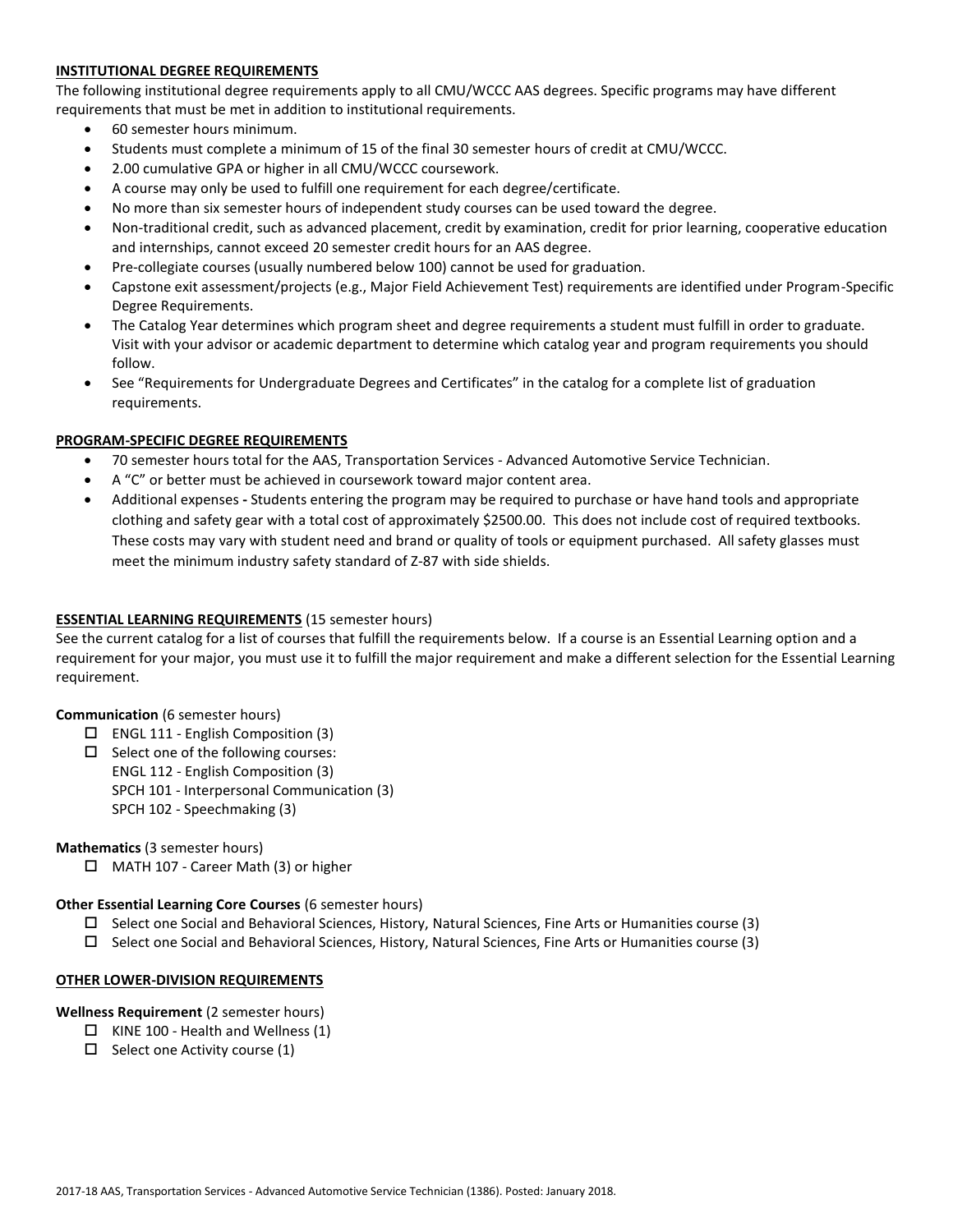# **AAS: TRANSPORTATION SERVICES - ADVANCED AUTOMOTIVE SERVICE TECHNICIAN REQUIREMENTS** (53 semester hours, must

earn a "C" or better in each course.)

**Required Courses** (45 semester hours)

- $\Box$  TSTC 100 Introduction to Transportation Service (2)
- TSTC 101 Vehicle Service and Inspection (3)
- $\Box$  TSTC 130 Electrical I (2)
- $\square$  TSTC 160 Electrical II (2)
- $\Box$  TSTC 170 Chassis Fundamentals (2)
- $\Box$  TSTC 171 Brakes I (2)
- $\square$  TSTG 120 Industrial Safety Practices (2)
- TSTG 135 Starting and Charging Systems (2)
- $\Box$  TSTG 175 Brakes II (2)
- TSTG 195 Climate Control (4)
- TSTG 220 Workplace Skills (3)
- TSTG 275 ABS Diagnostics (2)  $\Box$  One of the following courses:
	- TSTA 245 Manual Drive Trains (4)
- TSTA 247 Automatic Drive Trains (4)
- TSTA 265 Engine Control Service (3)
- TSTA 267 Body Controls (3)
- TSTA 275 Alignment & Suspension Service (3)
- TSTA 287 Engine Performance and Emissions (3)
- $\Box$  CADT 101 Intro to Computers (1)

### **Restricted Electives** (8 semester hours)

Choose a minimum of 8 semester hours from the list below.

```
TSTA 286 - Hybrid Fueled Vehicles (2)
TSTA 289 - Alternative Fueled Vehicles (2)
TSTD 215 - Diesel Engine Reconditioning (5)
TSTD 265 - Diesel Engine Controls (3)
TSTG 115 - Gas Engine Reconditioning (4)
TSTG 240 - Job Shop (4)
```
TSTG 270 - Practical Applications (4)

- \_\_\_\_\_\_\_\_\_\_\_\_\_\_\_\_\_\_\_\_\_\_\_\_\_\_\_\_\_\_\_\_\_\_\_\_\_\_\_\_\_\_\_\_\_\_\_\_\_\_\_\_\_\_\_\_\_\_\_\_
- \_\_\_\_\_\_\_\_\_\_\_\_\_\_\_\_\_\_\_\_\_\_\_\_\_\_\_\_\_\_\_\_\_\_\_\_\_\_\_\_\_\_\_\_\_\_\_\_\_\_\_\_\_\_\_\_\_\_\_\_
- \_\_\_\_\_\_\_\_\_\_\_\_\_\_\_\_\_\_\_\_\_\_\_\_\_\_\_\_\_\_\_\_\_\_\_\_\_\_\_\_\_\_\_\_\_\_\_\_\_\_\_\_\_\_\_\_\_\_\_\_

\_\_\_\_\_\_\_\_\_\_\_\_\_\_\_\_\_\_\_\_\_\_\_\_\_\_\_\_\_\_\_\_\_\_\_\_\_\_\_\_\_\_\_\_\_\_\_\_\_\_\_\_\_\_\_\_\_\_\_\_